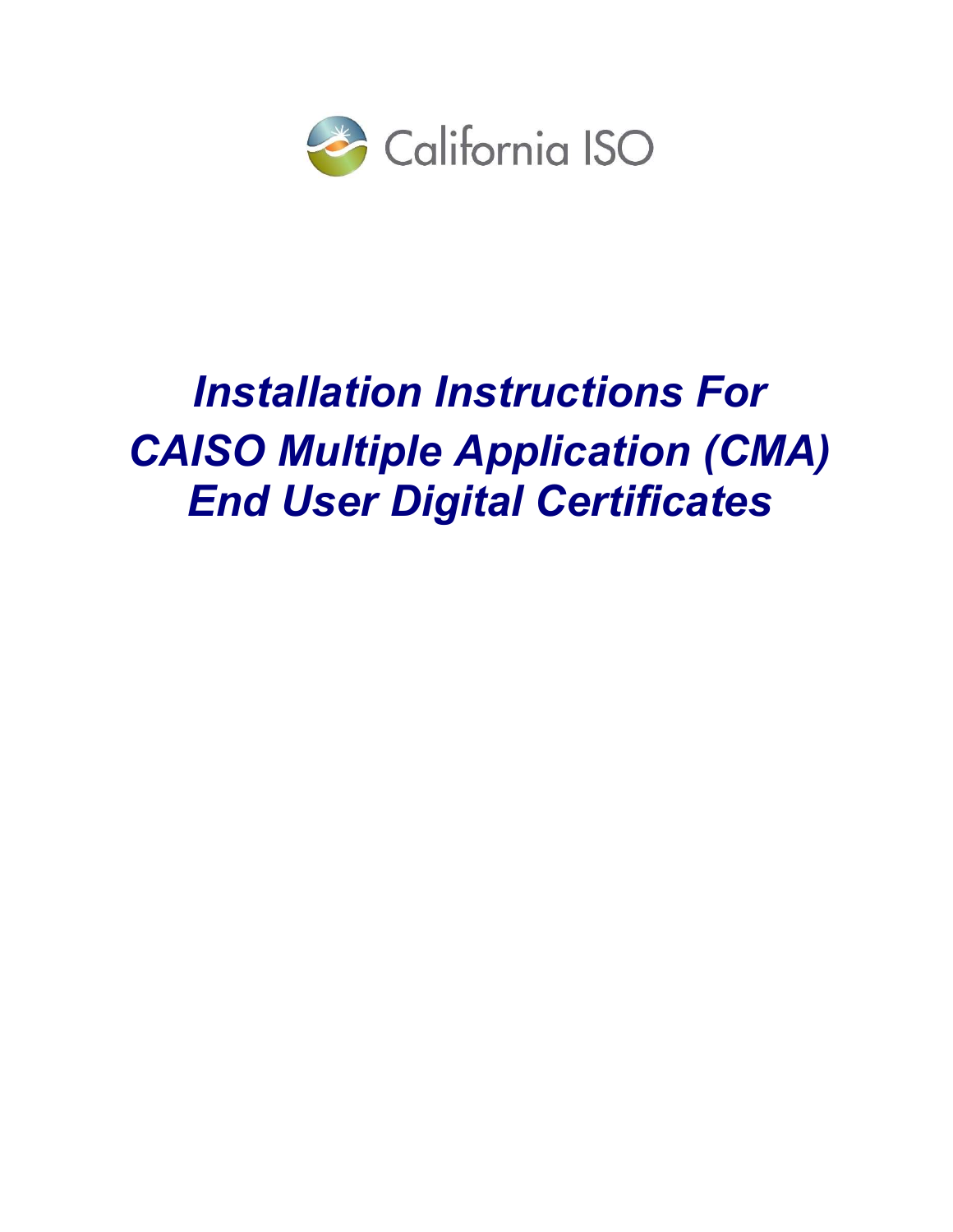#### **OUTLINE**

- 1. Certification Practice Statement (CPS)
- 2. Browser Requirements
- 3. Installing the Digital Certificate in your Browser
- 4. Viewing User Certificates
- 5. CAISO Contact Number

## 1. Certification Practice Statement (CPS)

- Describes the practices employed by the CA in issuing and revoking certificates
- Enumerates the obligations and responsibilities of each party
	- $\triangleright$  The CA
	- $\triangleright$  The Subscriber
	- $\triangleright$  The Relying Party

The Basic Assurance CPS posted at:

 http://www.caiso.com/Documents/CertificationPracticeStatement\_BasicAssuranceCertific ationAuthority.pdf

# 2. Browser Requirements

Microsoft Edge in Internet Explorer version needs to support 128 bit encryption

### 3. Installing the Certificate in your Browser

Instructions for registering for and installing the digital certificate and key pair will be emailed to you by CAISO's Identity Management Operations, along with instructions on how to save the ".p12" file to a network drive or removable media (CD-ROM or USB drive) so that it can be backed up or installed on multiple machines if need be.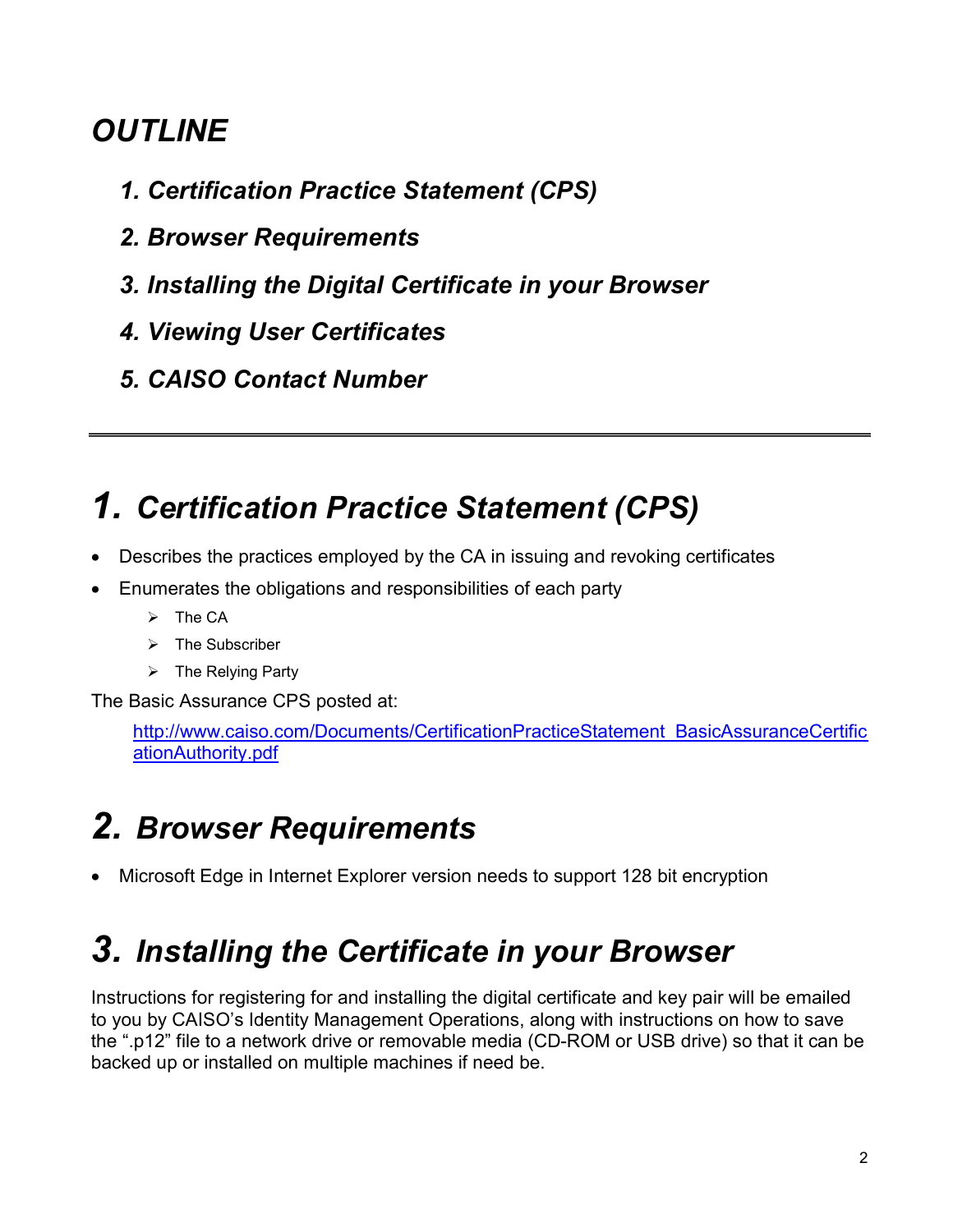Go to the "Tools" menu and select "Internet Options". Click on the "Content" tab then the "Certificates…" button. Once the new screen opens, click on "Import…" to launch the Certificate Import Wizard.



After the Certificate Import Wizard launches, press Next to continue installing the certificate.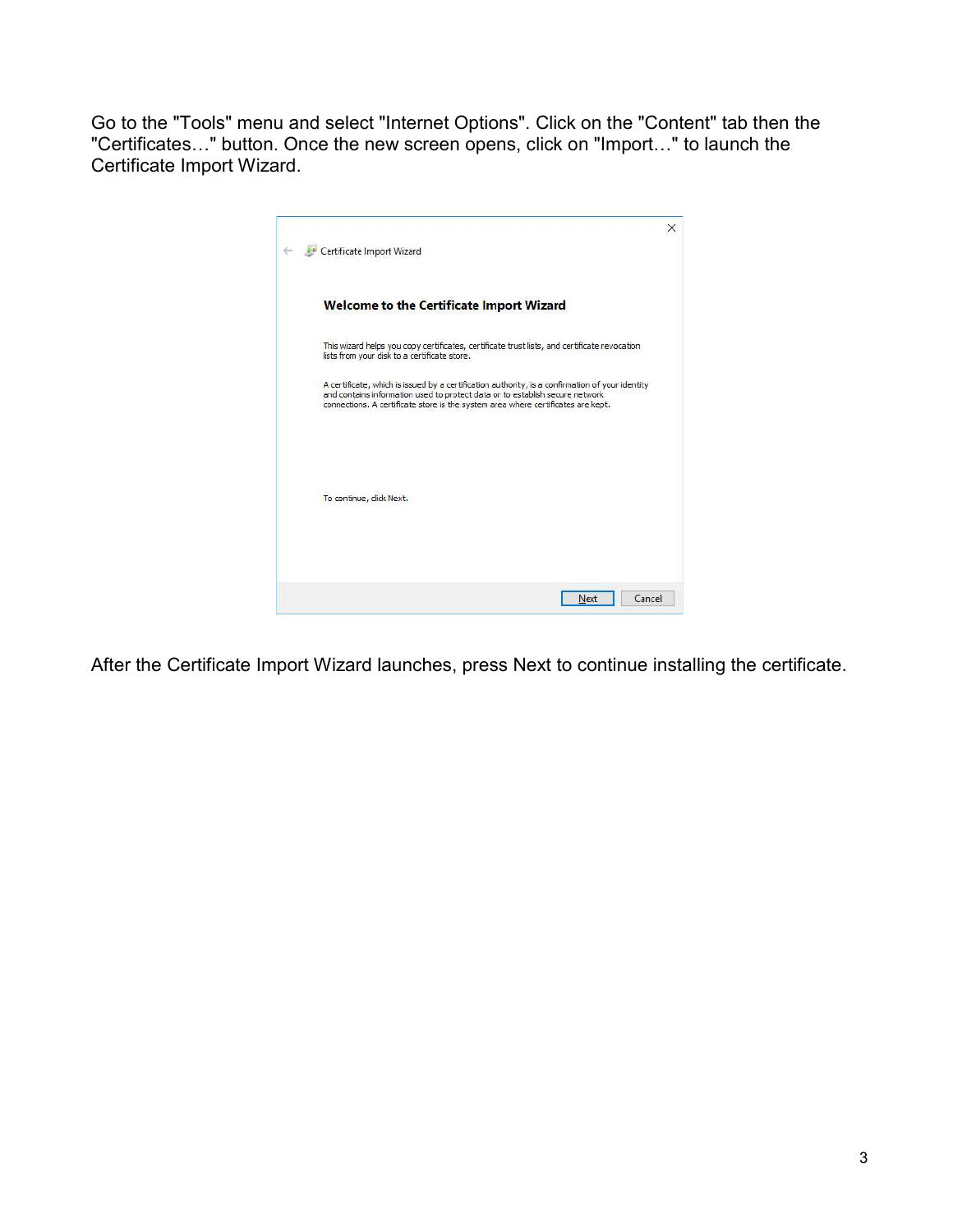| Specify the file you want to import. |                                                                                          |        |
|--------------------------------------|------------------------------------------------------------------------------------------|--------|
|                                      |                                                                                          |        |
| File name:<br>U:\CAISOC~\SAMPLE~.pfx |                                                                                          |        |
|                                      |                                                                                          | Browse |
|                                      | Note: More than one certificate can be stored in a single file in the following formats: |        |
|                                      |                                                                                          |        |
|                                      | Personal Information Exchange-PKCS #12 (.PFX, .P12)                                      |        |
|                                      | Cryptographic Message Syntax Standard-PKCS #7 Certificates (.P7B)                        |        |
|                                      | Microsoft Serialized Certificate Store (.SST)                                            |        |
|                                      |                                                                                          |        |
|                                      |                                                                                          |        |
|                                      |                                                                                          |        |
|                                      |                                                                                          |        |
|                                      |                                                                                          |        |

The File Name field should default to the proper file. If not, click on the "Browse" button and navigate to the network drive or removable media where you have stored your CMA certificate.

Click Next to continue.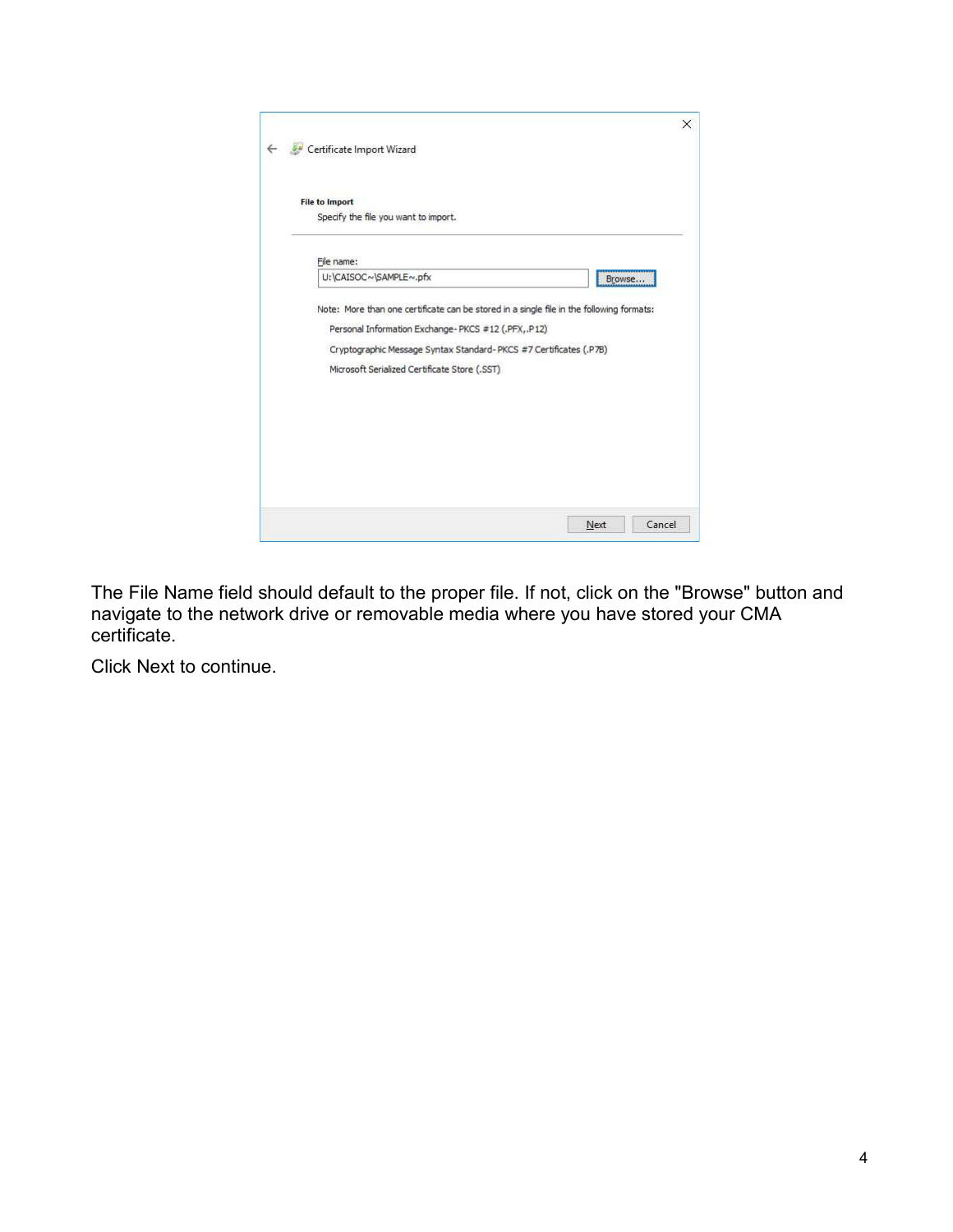| <b>Private key protection</b>                                                                                                                 |
|-----------------------------------------------------------------------------------------------------------------------------------------------|
| To maintain security, the private key was protected with a password.                                                                          |
| Type the password for the private key.                                                                                                        |
| Password:                                                                                                                                     |
|                                                                                                                                               |
| Display Password                                                                                                                              |
| Import options:                                                                                                                               |
| Enable strong private key protection. You will be prompted every time the<br>private key is used by an application if you enable this option. |
| Mark this key as exportable. This will allow you to back up or transport your<br>keys at a later time.                                        |
| Protect private key using virtualized-based security (Non-exportable)                                                                         |
| $\sqrt{\ }$ Include all extended properties.                                                                                                  |

Enter the PIN or Password you created when you saved a copy of the ".PFX" file in the Password field and click Next.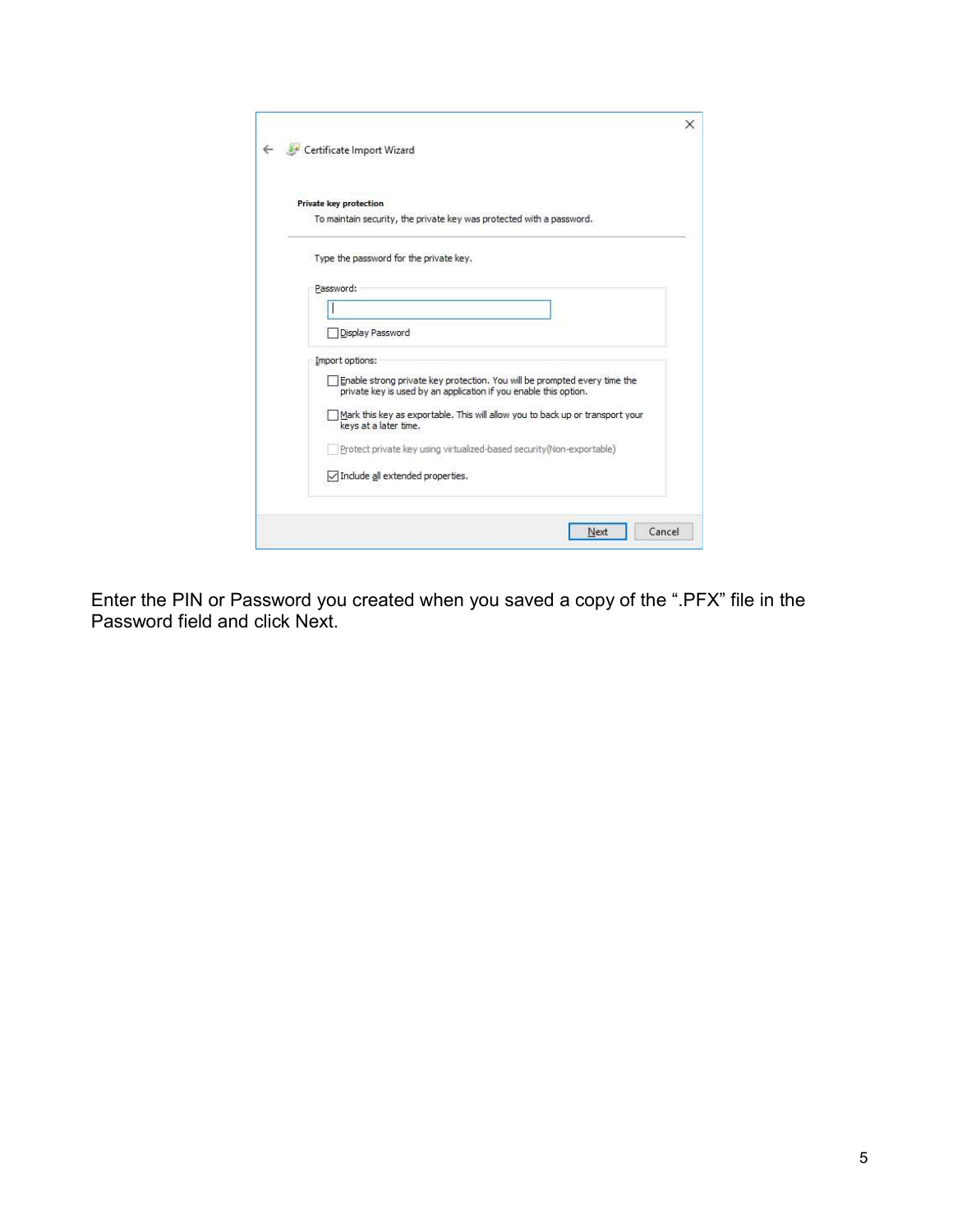| <b>Certificate Store</b> |                                                                  |                                                                                         |  |
|--------------------------|------------------------------------------------------------------|-----------------------------------------------------------------------------------------|--|
|                          | Certificate stores are system areas where certificates are kept. |                                                                                         |  |
| the certificate.         |                                                                  | Windows can automatically select a certificate store, or you can specify a location for |  |
|                          |                                                                  | Automatically select the certificate store based on the type of certificate             |  |
|                          | $\bigcirc$ Place all certificates in the following store         |                                                                                         |  |
| Certificate store:       |                                                                  |                                                                                         |  |
| Personal                 |                                                                  | Browse                                                                                  |  |
|                          |                                                                  |                                                                                         |  |
|                          |                                                                  |                                                                                         |  |
|                          |                                                                  |                                                                                         |  |
|                          |                                                                  |                                                                                         |  |
|                          |                                                                  |                                                                                         |  |
|                          |                                                                  |                                                                                         |  |

Make sure the "Automatically select the certificate store based on the type of certificate" button is selected and click Next.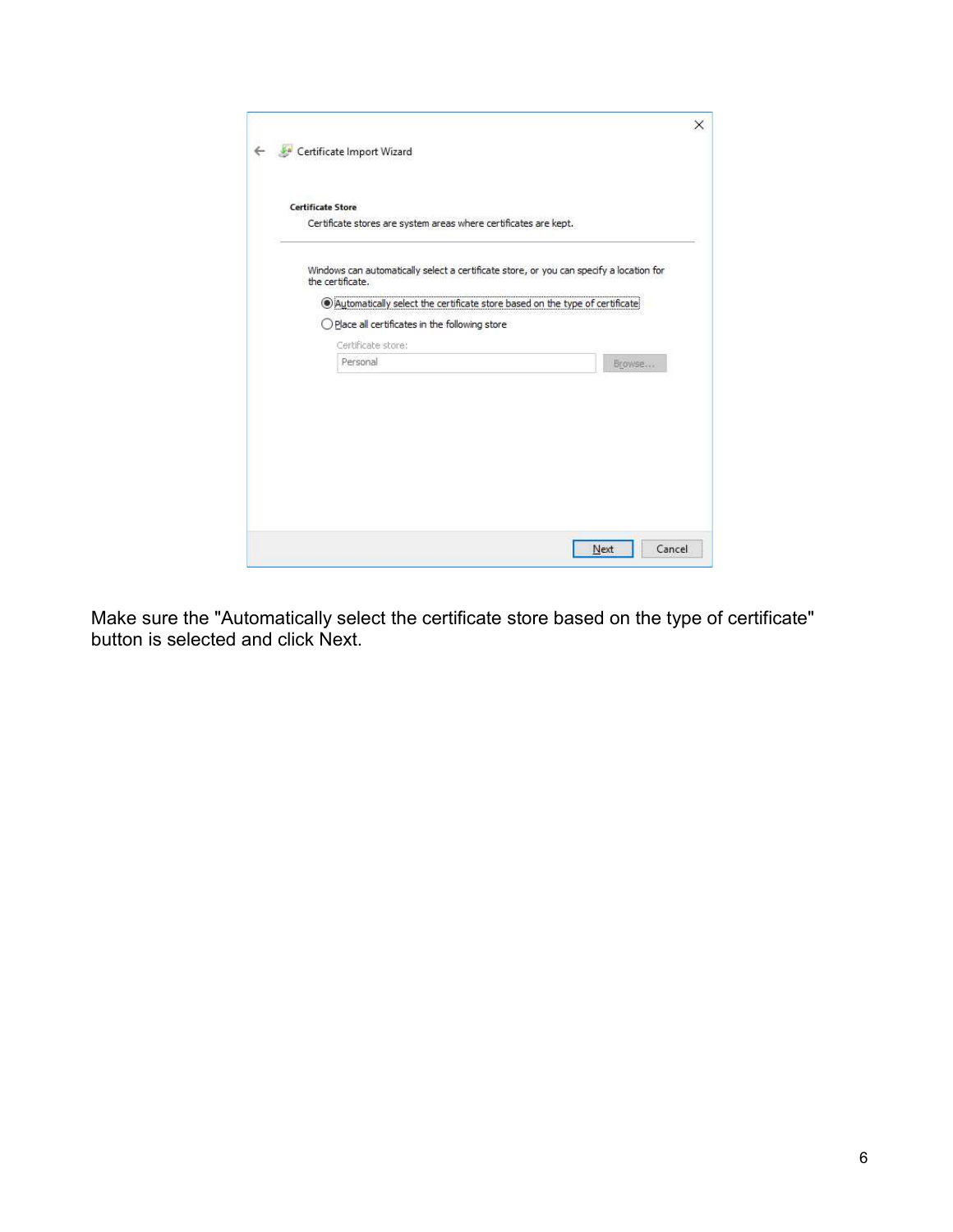|           | <b>Completing the Certificate Import Wizard</b>                          |  |
|-----------|--------------------------------------------------------------------------|--|
|           | The certificate will be imported after you click Finish.                 |  |
|           |                                                                          |  |
|           | You have specified the following settings:                               |  |
| Content   | Certificate Store Selected Automatically determined by the wizard<br>PFX |  |
| File Name | U:\CAISOC~\SAMPLE~.pfx                                                   |  |
|           |                                                                          |  |
|           |                                                                          |  |
|           |                                                                          |  |
|           |                                                                          |  |
|           |                                                                          |  |
|           |                                                                          |  |
|           |                                                                          |  |

Click "Finish" on the Completing the Certificate Import Wizard window to complete the installation.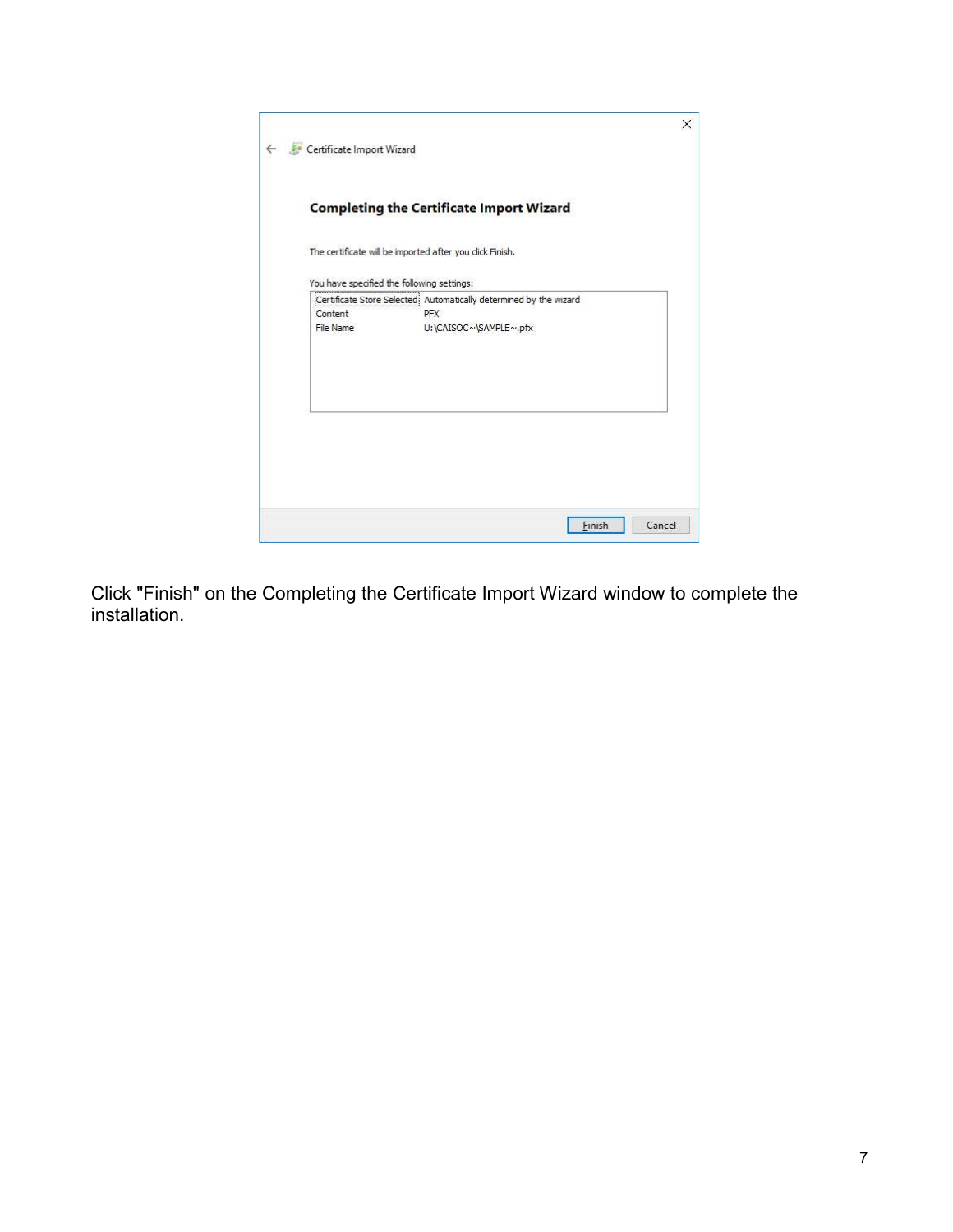If you have not installed any other CAISO digital certificates on the computer or have not previously installed the CAISO PKI Root Chain on the system, the following screen will appear.

| Security Warning                                                                                                                                                                                                                                        |  |
|---------------------------------------------------------------------------------------------------------------------------------------------------------------------------------------------------------------------------------------------------------|--|
| You are about to install a certificate from a certification authority<br>(CA) claiming to represent:                                                                                                                                                    |  |
| CAISO Root CA                                                                                                                                                                                                                                           |  |
| Windows cannot validate that the certificate is actually from<br>"CAISO_Root_CA". You should confirm its origin by contacting<br>"CAISO_Root_CA". The following number will assist you in this<br>process:                                              |  |
| Thumbprint (sha1): 07892C06 D21B16EC 5642E5D0 5D33C544<br>51870E5A                                                                                                                                                                                      |  |
| Warning:<br>If you install this root certificate. Windows will automatically trust<br>any certificate issued by this CA. Installing a certificate with an<br>unconfirmed thumbprint is a security risk. If you click "Yes" you<br>acknowledge this risk |  |
| Do you want to install this certificate?                                                                                                                                                                                                                |  |
| No.<br>Yes                                                                                                                                                                                                                                              |  |

Click Yes on the Root Certificate Store window to install the CAISO PKI Root Chain into your browser.



Click OK to complete the installation.